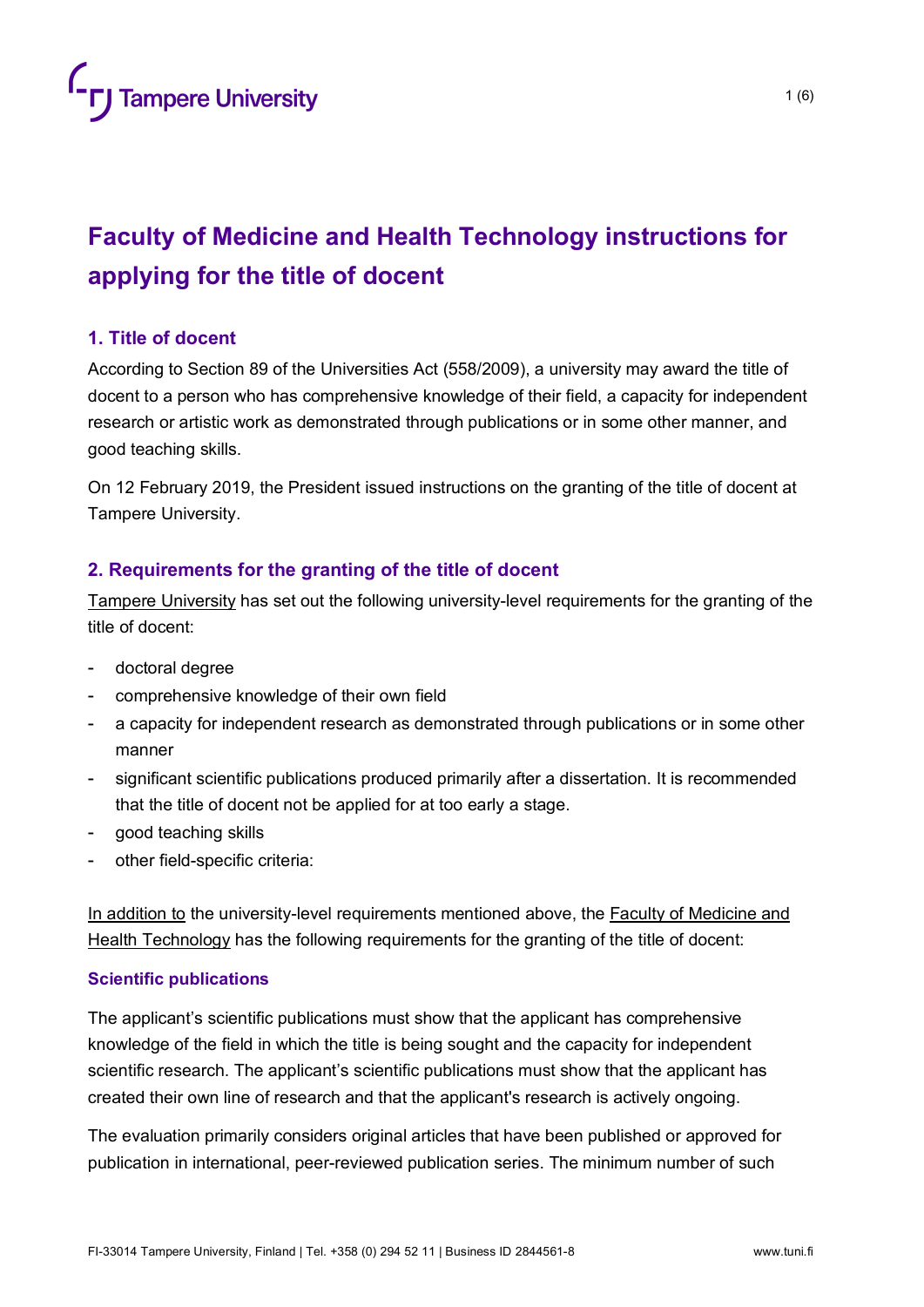

publications is 20. The applicant must be the first, second or last author in no less than 10 publications in the field in which the title is being sought. Case reports, conference publications and consortium publications are evaluated on a case-by-case basis.

A compilation dissertation is not counted as an original or review article, but the list of publications may include one monograph dissertation as well as two (2) review articles published in peer-reviewed publication series.

#### **Scientific postgraduate studies**

In the evaluation of scientific merits, scientific postgraduate studies are taken into account: in addition to a doctoral degree, scientific postgraduate studies abroad or in Finland, participation in scientific meetings in Finland and abroad as an organiser or presenter of research results.

#### **Practical knowledge required by the field**

Applicants for the title of docent in clinical fields and clinical laboratory fields are required to have completed two years of service in the role of senior physician or senior dentist after completing a Specialist Degree in Medicine or Dentistry or after receiving the rights of a medical specialist or dental specialist. The Docent Committee evaluates the fulfilment of the service on a case-by-case basis.

#### **Teaching skills**

In the evaluation of teaching skills, the evaluators take into account the applicant's pedagogic capabilities (e.g. pedagogic education), teaching experience, supervisory experience (supervision of dissertations, other theses and scientific studies), production of teaching materials, development of teaching skills and communal efforts to develop teaching.

#### **3. Applying for the title of docent**

Applicants must prepare a freeform application, addressed to the President of Tampere University, which clearly identifies the field in which the title of docent is being sought.

#### **The following must be attached to the application:**

- a CV, prepared in accordance with instructions provided by the Finnish National Board on Research Integrity [\(https://www.tenk.fi/en\)](https://www.tenk.fi/en)
- a copy of the doctoral diploma and, in the field of clinical medicine, a copy of the diploma for completed medical specialist education
- a list of publications grouped as follows
	- a) original scientific articles, separate mention of the dissertation and its articles
	- b) general overviews, editorials and textbook articles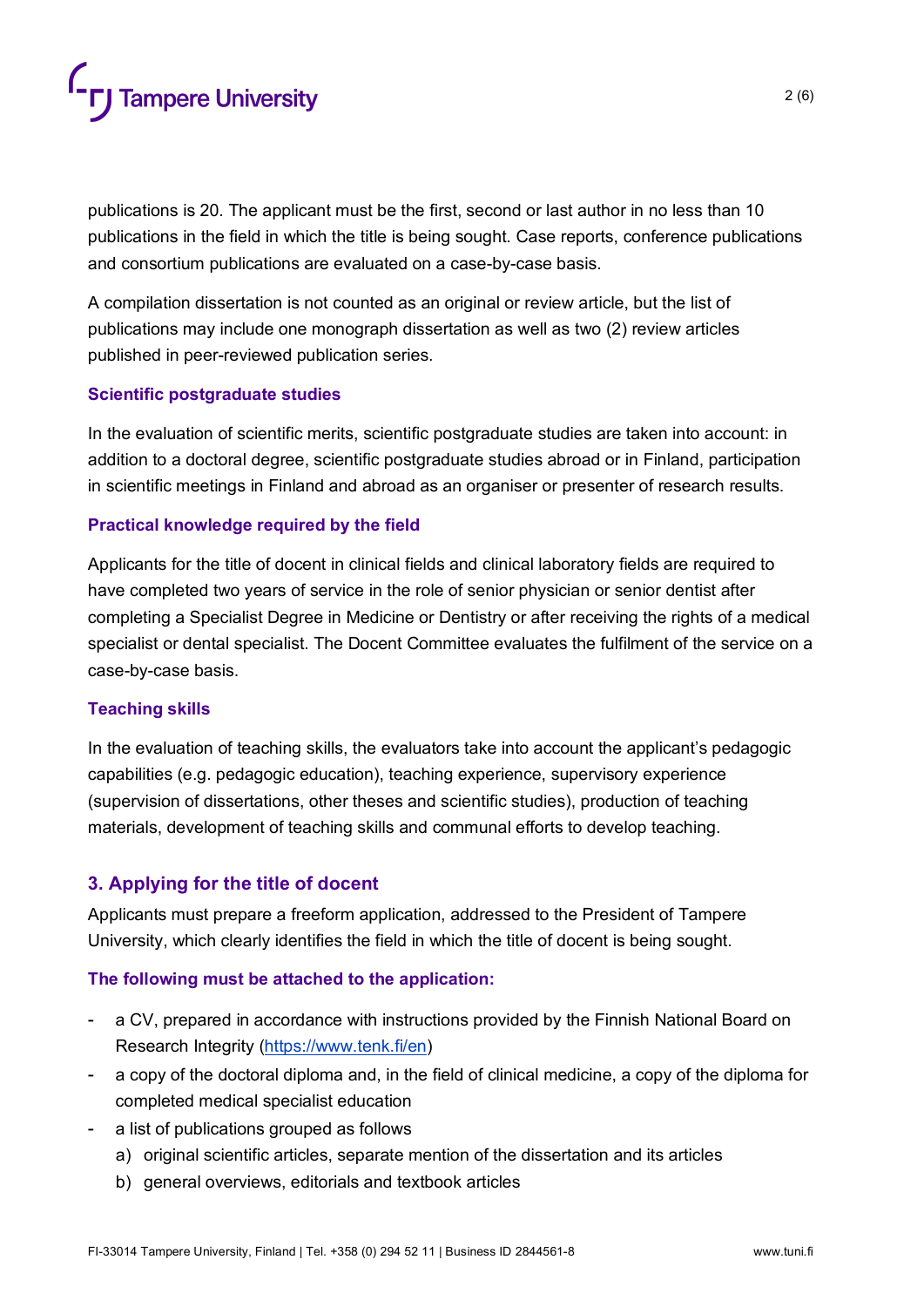

- c) other writing
- d) abstracts (if the applicant wishes to mention them in the application)

**PLEASE NOTE!** The only pieces of writing that can be considered to be original scientific articles are pieces in which research results not included in other articles are featured as the key content and which have been published in a scientific journal. Manuscripts approved for publication can be mentioned, in which case they must be marked as 'approved for publication'. The Vancouver system must be followed with regard to references (e.g. Wilson D H, Thyson W T: name of article, Am J Clin Patol 1991; 29:762- 770). For publications that are 'in press', the applicant must attach a copy of the letter of approval from the journal. After the name of each publication, the applicant must write down the last available impact factor of the journal. Monographies and Finnish-language publications are particularly taken into account in fields in which the impact system cannot be used.

- teaching portfolio that includes descriptions of
	- a) the applicant's approach to teaching
	- b) the applicant's pedagogic capabilities (e.g. pedagogic education)
	- c) teaching experience
	- d) supervisory experience (supervision of dissertations, other theses and scientific studies)
	- e) production of teaching materials
	- f) development of teaching and supervisory skills as well as communal efforts to develop teaching

Additionally, the teaching portfolio must present previous evaluations of teaching skills (approved teaching demonstrations) as well as other teaching merits.

- a brief written account of post-dissertation merits and activities significant to the title of docent as well as capacity for independent research.
- a freeform evaluation, no more than 1–2 pages in length, of the applicant's own scientific field of research and contribution to it. Here, the applicant can also present an analysis of how often their works are referenced in literature.
- a detailed account of scientific postgraduate studies. The evaluation takes into account postdoctoral training completed abroad or in Finland, participation in scientific meetings in the applicant's own field in Finland or abroad.
- in clinical fields, the applicant is required to have completed two years of service after completing a Specialist Degree in Medicine or Dentistry or after receiving the rights of a medical specialist or dental specialist. The applicant must prepare a calculation of the fulfilment of this service.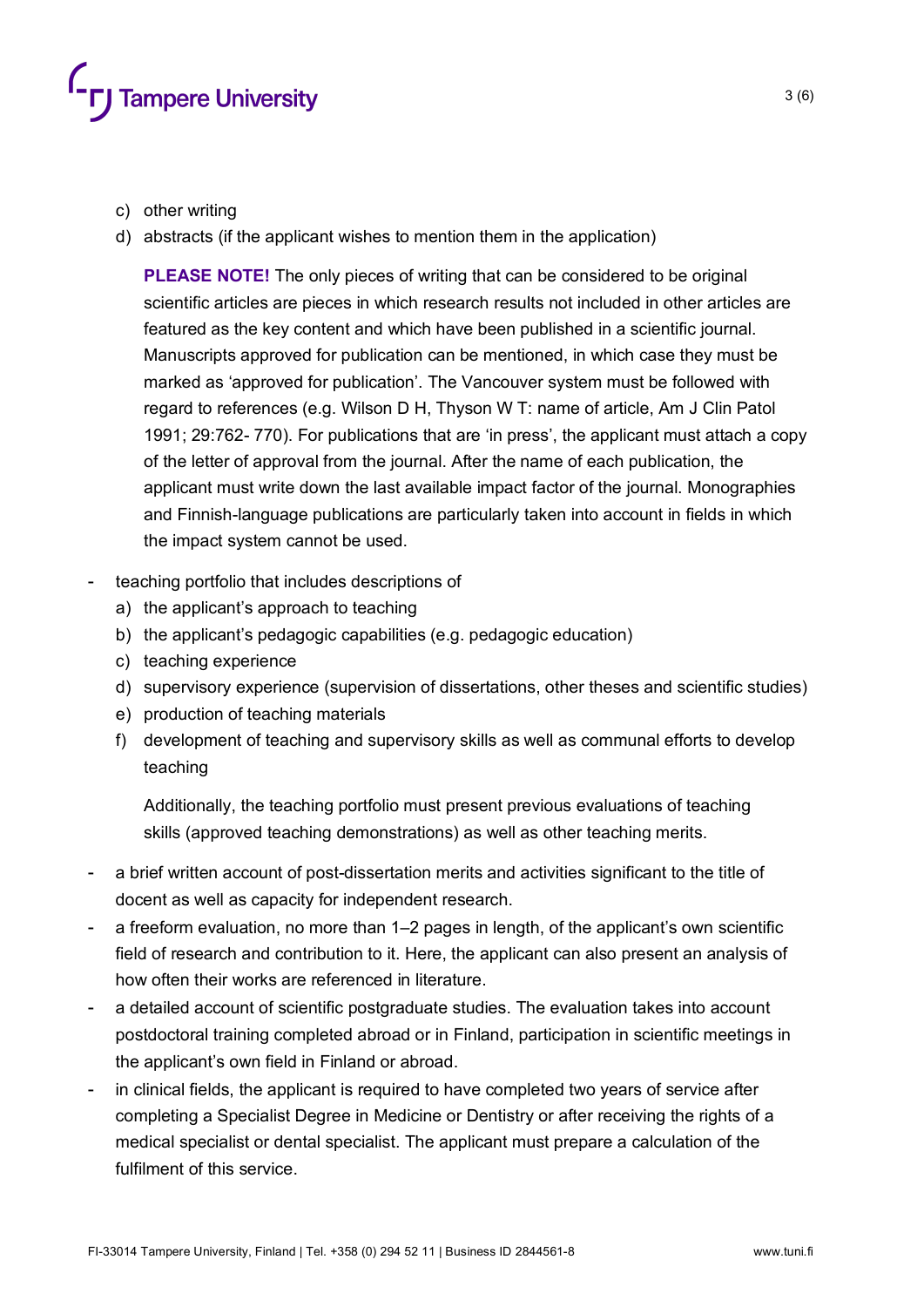

- a freeform necessity statement, prepared by a professor in the field in question, that shows the significance and support of the title of docent to teaching and research in the field in question as well as a proposal on two unexceptionable experts. (For more information on the grounds for disqualification, see section 28 of the Administrative Procedure Act [434/2003].)

#### **The application is submitted via email to the address: [met-docents.tau@tuni.fi](mailto:met-docents.tau@tuni.fi)**

The service email is read by Campus Assistant Anu Mastola and Special Adviser Sara Lamminmäki, who also provide further information if necessary.

Campus Assistant Anu Mastola [anu.mastola@tuni.fi](mailto:anu.mastola@tuni.fi) tel. + 358 (0)40 8490317

Special Adviser Sara Lamminmäki [sara.lamminmaki@tuni.fi](mailto:sara.lamminmaki@tuni.fi) tel. + 358 (0)50 5234957

Chair of the Docent Committee Professor Seppo Nikkari [seppo.nikkari@tuni.fi,](mailto:seppo.nikkari@tuni.fi) tel. + 358 (0)50 396 9639.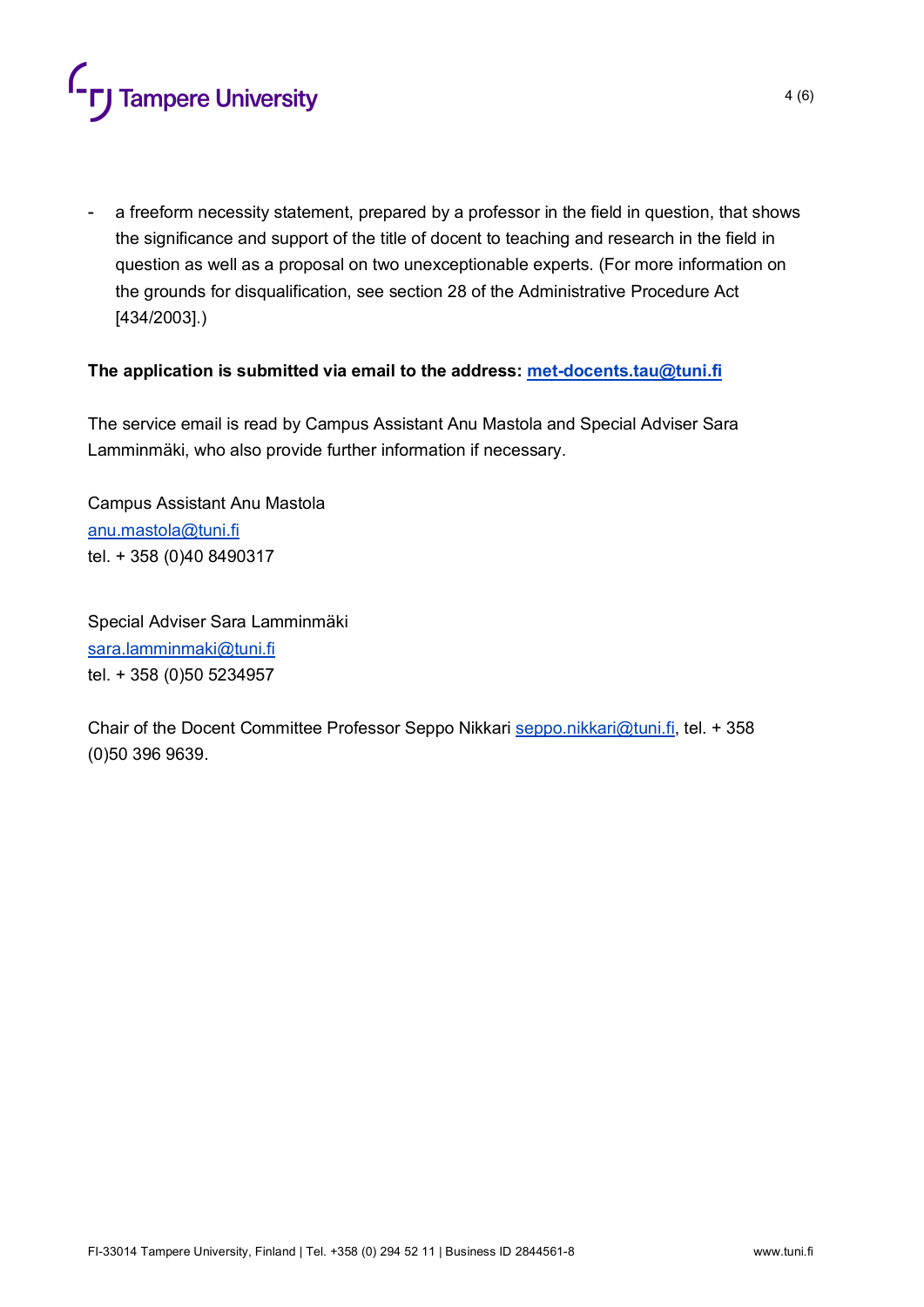

## **4. Granting of the title of docent**

#### **Docentship Process**

**Faculty of Medicine and Health Technology (MET) Total duration approx. 3 months** 



- Applications are processed by the Faculty's Docent Committee.
- If the Docent Committee considers the title of docent to be necessary and the field to be suitable for the faculty's activities, the committee will first complete a tentative overall evaluation of the applicant's qualifications before submitting a proposal to the Dean on no less than two internationally distinguished experts, after which the Dean will make the decision on the experts.
- Applicants for the title of docent are reserved the right to point out any grounds for the experts' disqualification based on the Administrative Procedure Act (434/2003).
- Once the experts have submitted favourable statements on the applicant's scientific qualifications for the title of docent, the applicant's teaching and supervisory skills are evaluated through a public teaching demonstration. The teaching demonstration is evaluated by the Docent Committee. The applicant can be considered to have the good teaching skills required of a docent if their teaching demonstration is evaluated to be at least 'good'. The Docent Committee of the Faculty of Medicine and Health Technology can relieve the applicant of the obligation to give a teaching demonstration on special grounds. Possible special grounds include a prior approved teaching demonstration given for another teaching position at the university, for example.
- Based on the application documents, statements from experts and the demonstration of teaching skills, the Docent Committee evaluates whether the applicant has the scientific qualifications and teaching skills required for the title of docent, after which the committee submits a proposal to the Dean on the granting of the title.

5 (6)